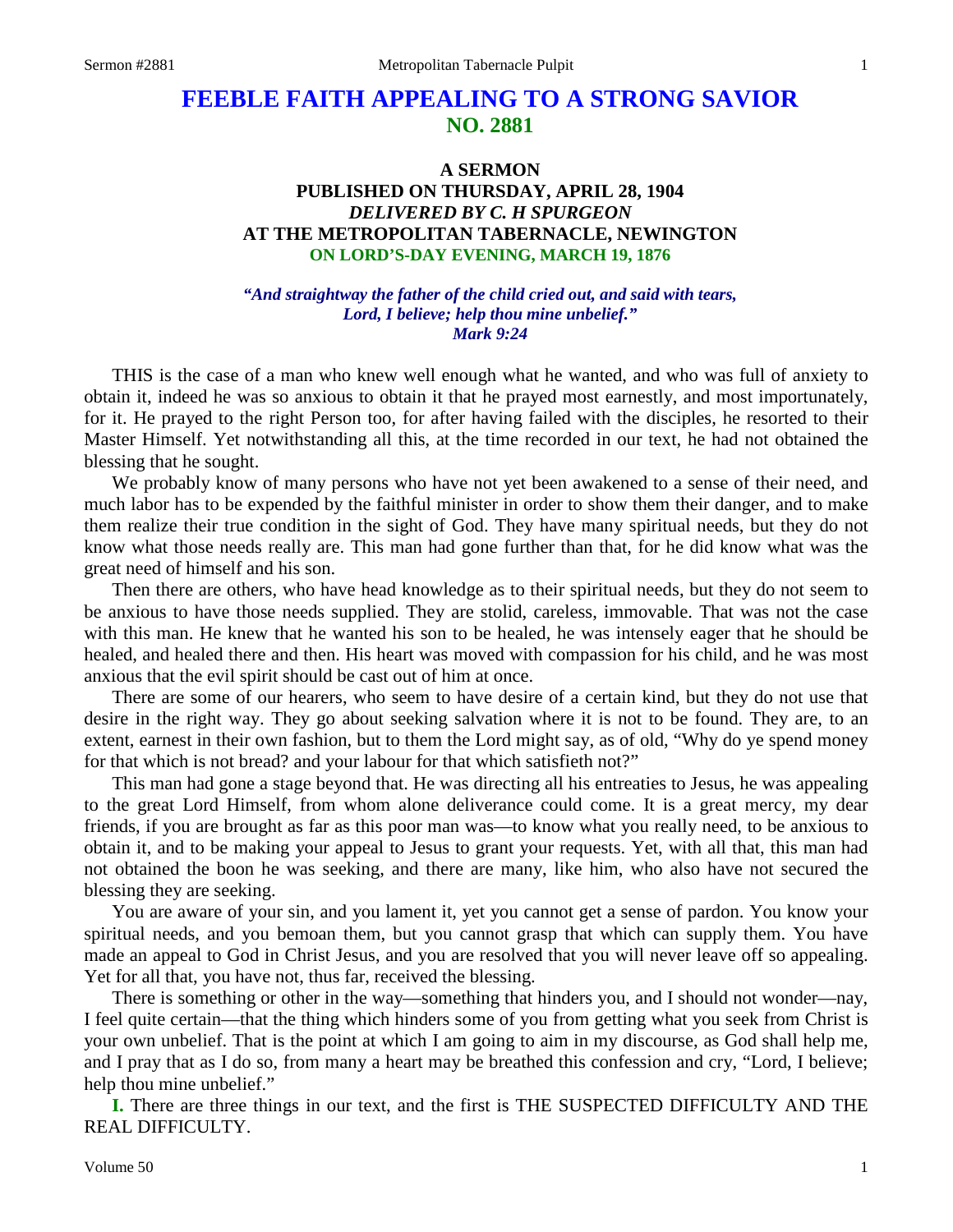Reading the story carefully, I gather that this man saw difficulties as to his child's cure, but that he never thought of the real one. *He fancied that the difficulty lay in the case of his child*. His words to Christ, "If thou canst do anything," seem to imply that he felt, "This is a case that is quite out of the ordinary run—something special and singular—and therefore, beyond Thy power."

If I can interpret his thoughts, it is my opinion that he said to himself, "This is too mysterious a case to be cured. An evil spirit has struck my boy dumb, yet that same spirit makes him foam at the mouth, and gnash with his teeth. Those very organs, which refuse to utter articulate speech, are nevertheless, strangely set in motion. He seems to be taken, too, by this evil spirit, at intervals and hurried this way and that—he cannot tell how—and at one time, he is hurled into the fire, and at another time, into the water. It is a most mysterious malady, and possibly, because it is so mysterious, it is not in the Messiah's line of things."

I have known some who have thought their case, spiritually, to be very mysterious. They have imagined that there was something about their constitution, or worse still, that some extraordinary guilt had brought upon them a condition of heart that was peculiarly vicious. They have even fancied that this state of heart had put them beneath the ban of the unpardonable sin, and that others had better beware of coming near them, for their condition was so strange, so singular, so wild, that they could not tell what to think or say of themselves. Sometimes, they are hot and in the fire, and at other times cold and in the water, with no voice for praying or praising, yet able to curse and to blaspheme. "Ah!" says such a one, "my case is so mysterious that even the Lord Jesus Christ will never be able to save me."

Very likely too, the father thought that his child's disease was too violent to be cured. He was dashed about, hither and thither, and rent and torn as though his poor body must be dissolved into the atoms of which it was made. He could not be held in or restrained, no government or control could be exercised over him, for the demon carried him, with an irresistible influence, wherever it pleased.

The poor father could truly have said, "Look at him now. I brought him into the presence of Christ Himself, and there he lay wallowing upon the ground, being torn in pieces by the demon, and now that the paroxysm is past, he lies there as if he was dead, and some say that he really is dead."

I should not wonder if I am addressing a man who thinks that the difficulty as to his salvation lies in the fact that his passions are so violent and so fierce. Possibly, he says, "I kept sober for months, but all of a sudden, it seemed as if the drink demon overpowered me, and I had an awful bout of drinking till delirium tremens was well-nigh upon me."

"Ah!" says another, "I did struggle against a vicious habit which I had formed, and I thought I had overcome it, but alas! the next time the temptation came in my way, I did not seem to have any more power to resist it than a snowflake has to resist the wind that drives it along, and I was carried right away by the evil impulse.

Some men have a peculiar bent towards evil because of their intense vehemence of character, it was so with Samson, though he had the saving grace of faith. Such men are perhaps strongly developed in the sinews and muscles of their body, but certainly, they are in the passions and impulses of their soul. You may bind them with fetters and chains, but the strongest bonds are only like the green withs were to Samson. The devil that is in them seems to be absolutely supreme over them when he puts forth his power. I do not wonder, therefore, if they think that the difficulty in their case, lies in the violence and suddenness of their sin, but it is not so.

Perhaps this poor father thought that in his child's case, the difficulty lay in the fact that he had been such a long time a sufferer, even from his childhood. In answer to Christ's question, "How long is it ago since this came unto him?" he said, "of a child." So a man sometimes says, "Sin is bred in my bones, and it will come out in my flesh. My very nature is corrupt, while I was but a child, I loved sin, and since then, throughout my youth and manhood, I have gone after it greedily, and it has become a habit that is firmly fixed upon me. 'Can the Ethiopian change his skin, or the leopard his spots?' Then may he, that is accustomed to do evil, learn to do well."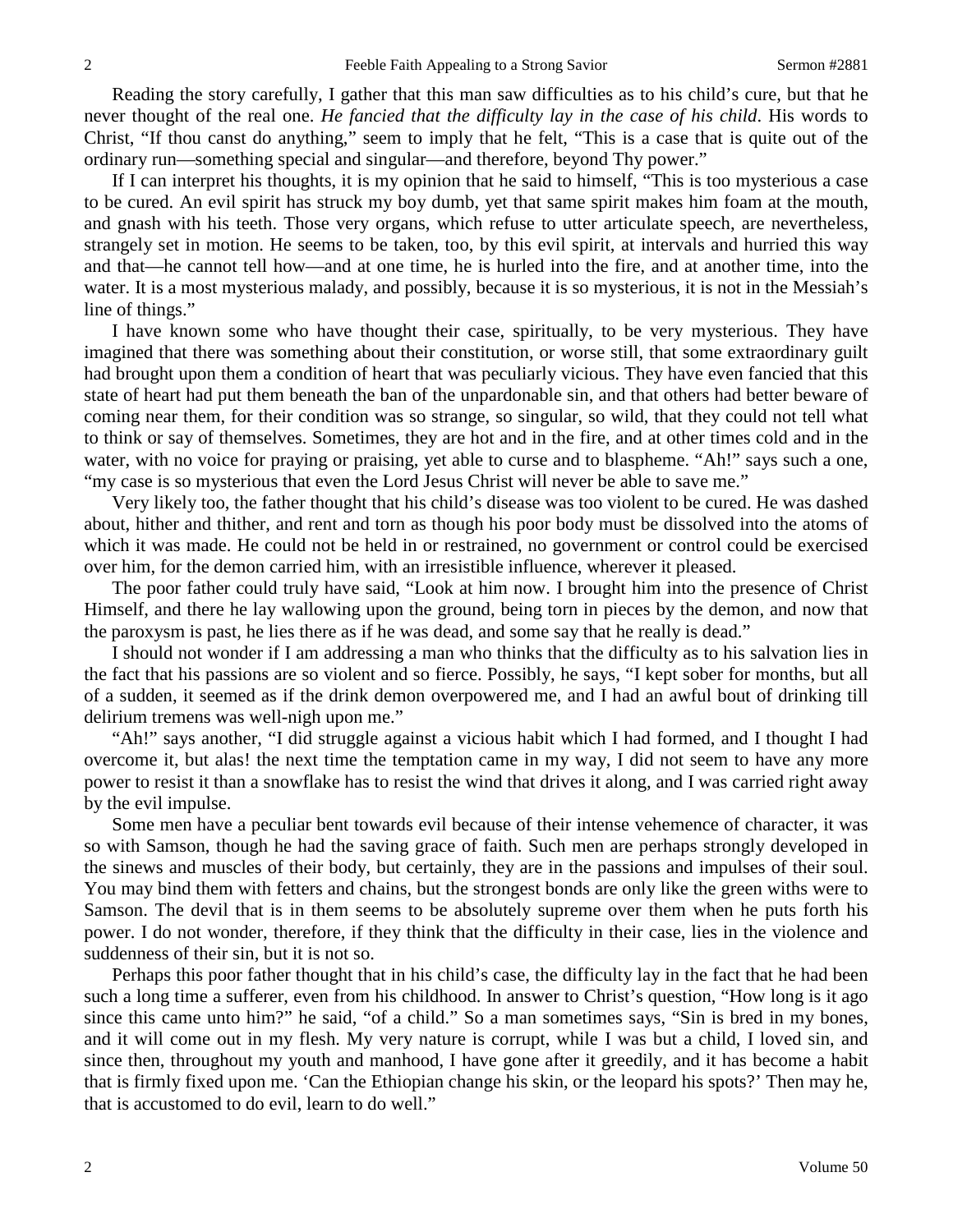Such sinners feel as if they had been steeped and soaked in the crimson lye until there was no hope of ever getting the stain out of them. They have been wanderers from God even from their youth, how can they be brought near to Him?

Yet we know that the difficulty did not lie in the child's case at all, for Jesus Christ was able to cast the devil out, and He did cast it out. And if that child had been possessed by a whole legion of devils, instead of only by one, Jesus Christ could, with a single word, have cast them all out. No matter how long the demon had been in possession of the child, nor how vehement and impetuous he might be, Christ could drive him out whenever He pleased.

And at this moment, dear friend, your past life, your sins, your natural corruptions, your inherited vices, your evil habits, which have grown so strong upon you, are not the real difficulty. The Lord Jesus Christ "is able to save them to the uttermost that come unto God by him." He Himself said, "All manner of sin and blasphemy shall be forgiven unto men," so I care not how bad your case may be—it may even be worse than I should dare to guess, there may be a secret criminality about it that sets it altogether by itself as an unusual and even unique offense against God, but that is not the difficulty in the way of your salvation. Christ can easily write *"settled"* at the bottom of the long account of your sins, and it is no more trouble for Him to write that word at the foot of a long bill than a short one.

God can as readily make you a new creature in Christ Jesus, whatever your sins may have been, as if you had been living a strictly moral life. You are spiritually dead in any case, and it is He alone who can give you life. You are lost in any case, and the good Shepherd can just as readily find the lost sheep that has gone far astray as another which is only just outside the fold, for He is almighty, and therefore, able to do all things. So the difficulty does not lie there.

Perhaps, however—nay, we know that it was so—*the father thought that the difficulty lay with Jesus Christ Himself*. He seemed to say, "I have done all I can for my child, I brought him to Your disciples, but they could not cure him, and now I have brought him to You. If Thou canst"—but he had hardly got those words out of his mouth before the Lord Jesus addressed him, in a peculiar Greek idiom, which cannot be fully translated into English, but which might run something like this, "The *if thou canst"* that is exactly the Greek word—"the *if thou canst* believe, all things are possible to him that believeth," as much as to say, "The *if thou canst* does not lie with Me. Oh, no! The *if thou canst* lies with you." He takes the man's word, and hurls them back at him.

I daresay the man may have thought, "If His disciples *cannot* cure my child, at all events their Master *does not*. He has seen how afflicted he is, if He could have done it, surely He would at once have said to my child, 'Be healed,' yet there He is, standing still, and talking to me, as if this were not a pressing case of urgent need. It must be want of power on His part that keeps Him from curing my child."

But Jesus Christ will not let such a thing as that be said without showing that it is not true, and brethren, if you harbor in your heart any idea that there is a want of power in the Lord Jesus Christ to save you, you are believing a most atrocious falsehood, and defaming the almighty Savior. The difficulty, in your case, is not either in the sin or in the Savior. He is able to forgive the greatest conceivable transgressions of all who believe in Him, and He is able to break and to renew the hardest heart, even though it should be hard as steel or like the nether millstone.

**II.** We have now to consider, in the second place, THE TEARFUL DISCOVERY, "Lord, I believe; help thou my unbelief."

What was his discovery? Why his discovery was, *that he did not believe,* and that is where the real difficulty lay. When did the man make this discovery? When he began to believe. Is it not a very singular thing that as soon as ever he had a little faith in the Lord Jesus Christ, he discovered the great abyss of his unbelief? "Lord," he said, "I believe, but oh! I do also disbelieve so much that my unbelief seems to swallow up my belief." Until a man gets faith, he may think that he has got it, but when he gets real faith in Jesus Christ, then he shudders as he thinks how long he has lived in unbelief, and realizes how much of unbelief is still mixed with his belief.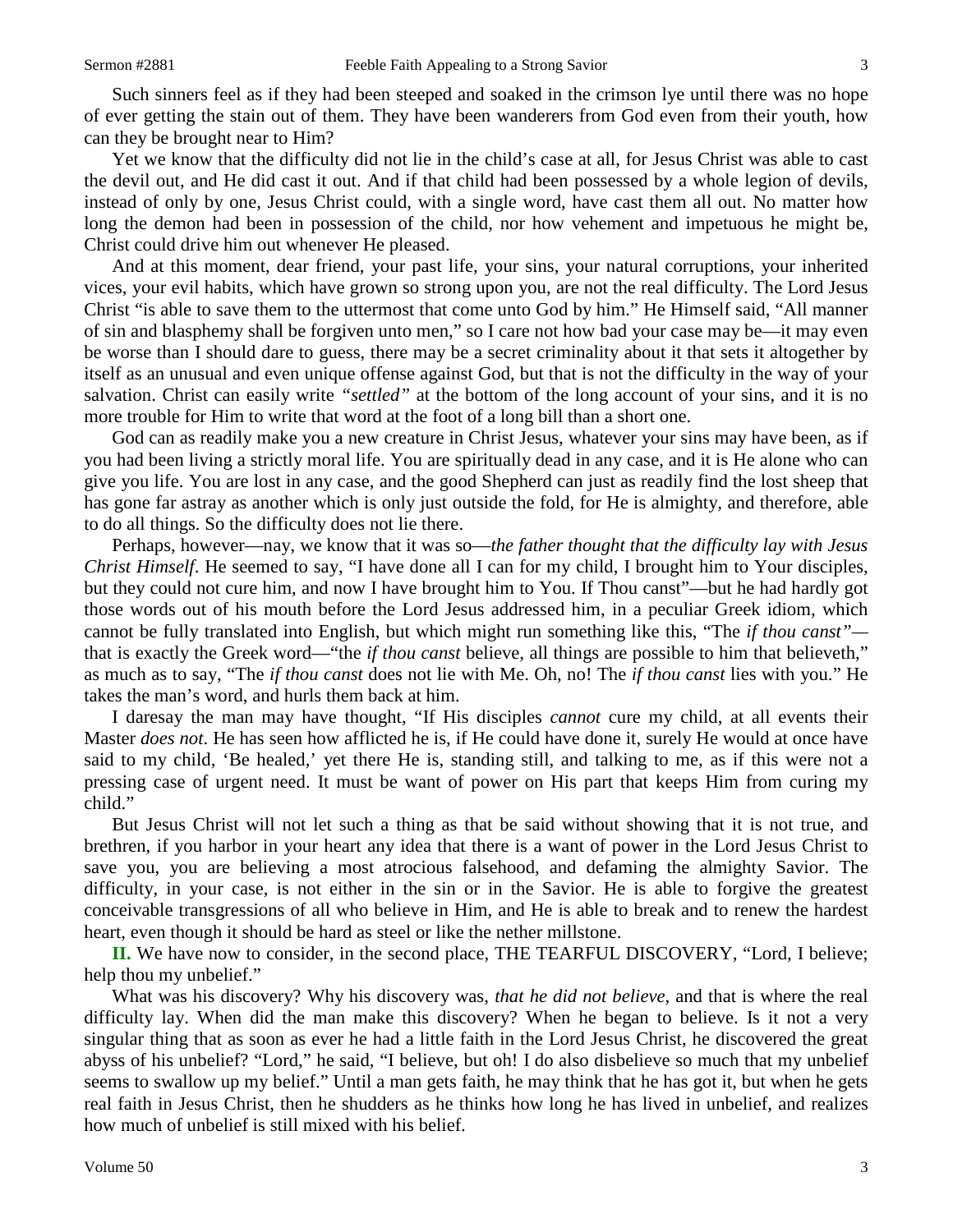There are many of you, who have never believed to the saving of your souls, yet you say, "Oh, yes! We believe the Bible, we believe in God, we believe in Jesus Christ." You stand up in church and say, "I believe in God the Father almighty, Maker of heaven and earth," and so on, but you do not do anything of the sort. If you did, you would be saved, since, true belief in Jesus Christ brings salvation to everyone who so believes.

While men have no faith—I repeat what I said just now—while men have no faith, they are unconscious of their unbelief, but as soon as they get a little faith, then they begin to be conscious of the greatness of their unbelief. When the blind man gets a little light into his eyes, he perceives something of the blackness of the darkness in which he has been living, so, you must be able to say, from your heart, "Lord, I believe," or else you will never be able to pray, as this man did, "help thou my unbelief." Even the small measure of faith is needful to discover the great measure of the unbelief.

This man, *as soon as he discovered his unbelief, was distressed and alarmed at it*. He could not look straight at Christ and say, "Lord, I do disbelieve You, but I cannot help it." No, he was distressed about it, he felt how dreadful a thing it was to be unbelieving, and he appealed to Christ, confessing his unbelief and saying, "Lord, help me out of it, I beseech You."

Notice how he turned his whole attention to that one matter of his own unbelief, he did not even mention his poor child. His child was, no doubt, still in his thoughts, yet his prayer was not concerning his child, but concerning his own unbelief, for he saw that was the difficulty needing to be removed.

And when God, in infinite mercy, visits a poor troubled heart, and gives it even a little faith in Jesus Christ, its great distress is concerning its remaining unbelief, for it perceives that this is the greatest of all sins, the most terrible of all stumbling blocks, and is indeed, the chief hindrance to men's entrance into rest of heart, and into eternal life.

Now, look, all of you who are seeking Christ, but who say that you cannot get peace. The difficulty lies here, if you can believe, all things are possible to you, but it is because you do not believe, that you remain as you are.

Let me show you what it is that you do not believe. You say that Christ cannot save you. Then, you believe that omnipotence—you dare not say it is not omnipotence—has for once met its match. Look that statement in the face—that the Eternal Son of God has a task set Him which He cannot perform, in other words, you do not believe in the omnipotence of God, for if He be omnipotent, He must be able to save you.

Next, sinner, when you say, "Jesus cannot save me," you cast a slur upon His precious blood. You stand, in imagination, at the foot of His cross, and you see Him bleeding away His very life, yet you say, "The merit of that blood is limited, I know it is, for it cannot atone for my sin." You are trampling upon the blood of the Son of God, and counting it an unholy thing, by declaring that your sin is mightier than His infinite sacrifice.

Again, after shedding His blood for sinners, Christ went back into heaven, and a great part of His occupation there is to make intercession for the transgressors. Yet you say that His intercession cannot be powerful enough to avail for you, although I have already reminded you that God has said, "Wherefore he is able also to save them to the uttermost that come unto God by him, seeing he ever liveth to make intercession for them."

To say of yourself, "Christ cannot save me," or to say of any other man, "He cannot save that man," is to insult His blood, and to cast a slight upon His ever-living plea. What greater crime can there be than thus to limit the Holy One of Israel—ay, to limit Him both when bleeding on the cross and sitting on His throne? I charge you, sirs, to feel the utmost horror at the very thought that you should have been guilty of such a crime against the Lord Jesus Christ. God has declared that "He that covereth his sins shall not prosper: but whoso confesseth and forsaketh them shall have mercy."

The apostle John, writing under the inspiration of the Holy Spirit, declares that "the blood of Jesus Christ his Son cleanseth us from all sin." If, then, you say, "But it cannot cleanse me from my sin," you give the lie direct to the most solemn revelations and pledges of the divine mercy. Do you mean to do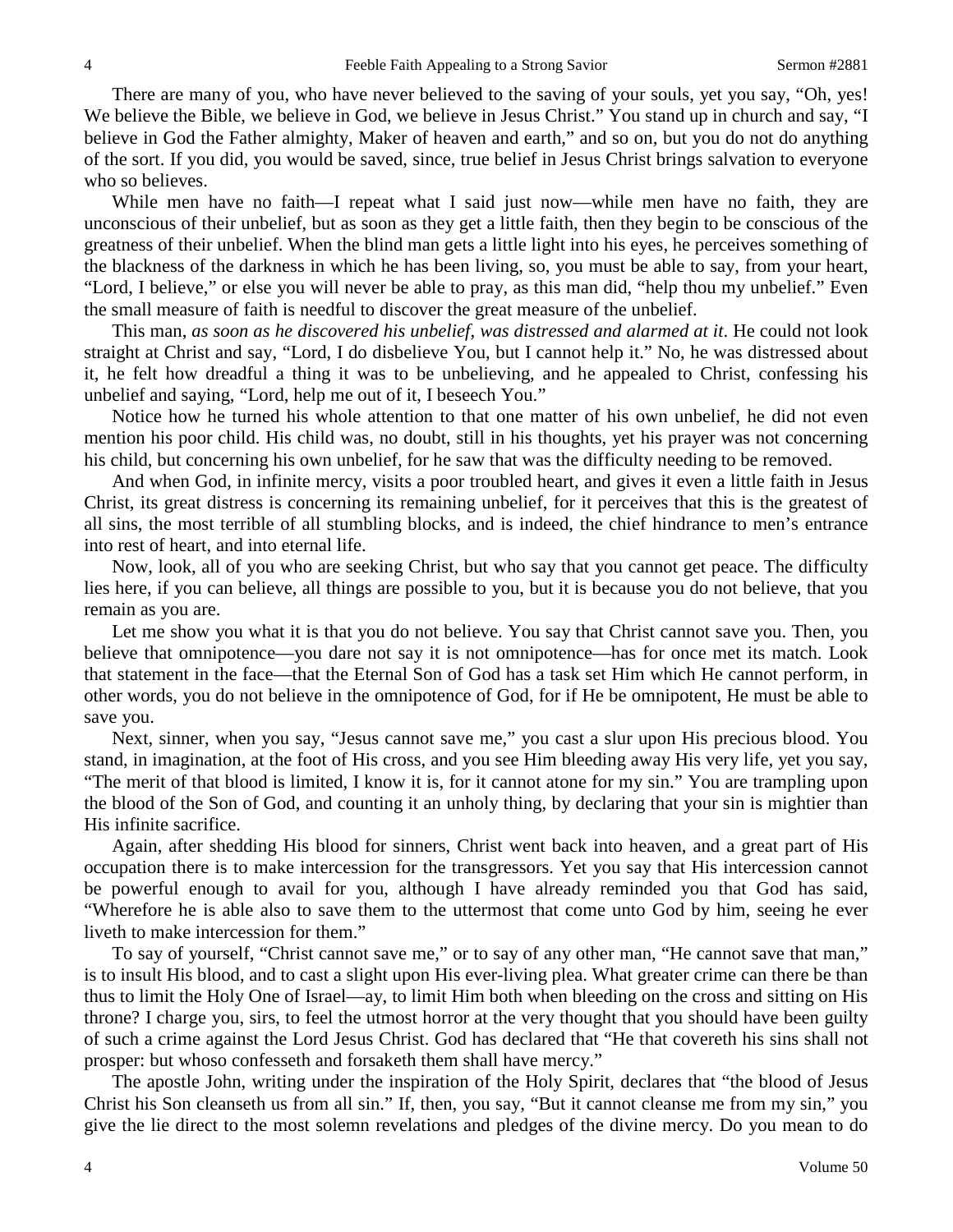that? Oh, how often shall we have to remind you that whether you mean to do so or not, that is what you are doing? Remember how the loving John writes, "He that believeth not God hath made him a liar; because he believeth not the record that God gave of his Son."

In addition to insulting the Son as to the efficacy of His blood, and insulting the Father concerning His veracity—bear with me, sinner, in bringing these grave charges against you, and as God bears with you, you may well bear with me as I remind you of your sin—you also insult the Spirit of God by your unbelief, for you as good as say, "The Spirit of God cannot renew my heart, He cannot bring me to repentance, He cannot bring faith to me." Yet the Spirit, and the Father and the Son, is Himself God, infinite and almighty. It is a great sin for anyone to say, "The Spirit cannot regenerate me, there is no hope for me."

Is it possible that you, poor despairing sinner, think that your despair proves that you are humble, it is not so. Despair is one of the proudest things in the world, for it dares even to tell the almighty Spirit of God that He cannot—*He cannot—*save. I beseech you, do not say so, but if you have faith enough to believe that Jesus is omnipotent, and that there is unlimited value in His blood and His plea, that the Father is true, and that His promises must be fulfilled, and that the Spirit of God is able to work such a change in your heart that old things shall pass away, and all things shall become new, then be alarmed to think that there should be any unbelief remaining in you, and cry out, with tears, as this man did, "Lord, I believe; help thou my unbelief."

**III.** Now comes our third point—THE INTELLIGENT APPEAL.

The man has seen where the difficulty lies, he has made a discovery as to his own unbelief, and now he turns round to Jesus and he cries, "Lord, I believe; help thou my unbelief." Kindly notice the wording of the man's prayer as recorded in the twenty-second verse, "If thou canst do anything, have compassion on us, and help us." See that word "help." And now, when he is convinced of his unbelief, look at his prayer, "Help thou my unbelief"—the same word that he had used before.

In his first petition, looking at his poor child wallowing on the ground, he cried, "Help us." But now he has been taught better, and he says, in effect, "Lord, I see that it is easy work for You to cast a devil out, but the difficulty is that I am unbelieving, and that hinders You, Lord. Help me to believe, for that is what is wanted."

I should recommend some of you—instead of praying, "Lord, give me a sense of pardoned sin, give me a new heart, give me to feel that You love me"—pray those prayers by and by, but for the present, pray like this, "Lord, help me to believe, Lord, give me faith, Lord, drive away my unbelief." Direct your prayers to that one point, for that is the matter in which you are lacking. Unbelief is the great stone lying at the door of your heart, and preventing that door from being opened.

Notice that *this man's prayer was intelligently addressed to One who, he believed, could help him*. He seemed to say to himself, "If Christ can help my child to get well, then He can help me to believe." Believe that, sinner; and ask Him to help you to believe. His prayer was addressed to One in whom he did believe, in a measure, for he would not have prayed to Christ to help his unbelief if he had not felt that Christ could do so. And he did say, "Lord, I believe."

His was a strange mixture of belief and unbelief, and so are you, my dear friends, but I charge you, with the little faith you have got, if you believe that Jesus can save other people, go to Him, and beseech Him to cast out of you the unbelief which is still lurking within you. The chief reason why you have not peace with God, why you have not found the conscious enjoyment of eternal life, is that you lack faith, you need your unbelief to be cast out.

I am going to close my discourse by showing you that *there is nobody but the Lord Jesus Christ who can help us to get rid of unbelief,* and by advising you to take your unbelief, and all your other sins, and confess them to Christ as sins, and then ask Him to enable you to get rid of them. It ought to enable you to see how Jesus Christ does help you to get rid of unbelief if you consider His nature, if you rightly understand that, it will be a deathblow to unbelief.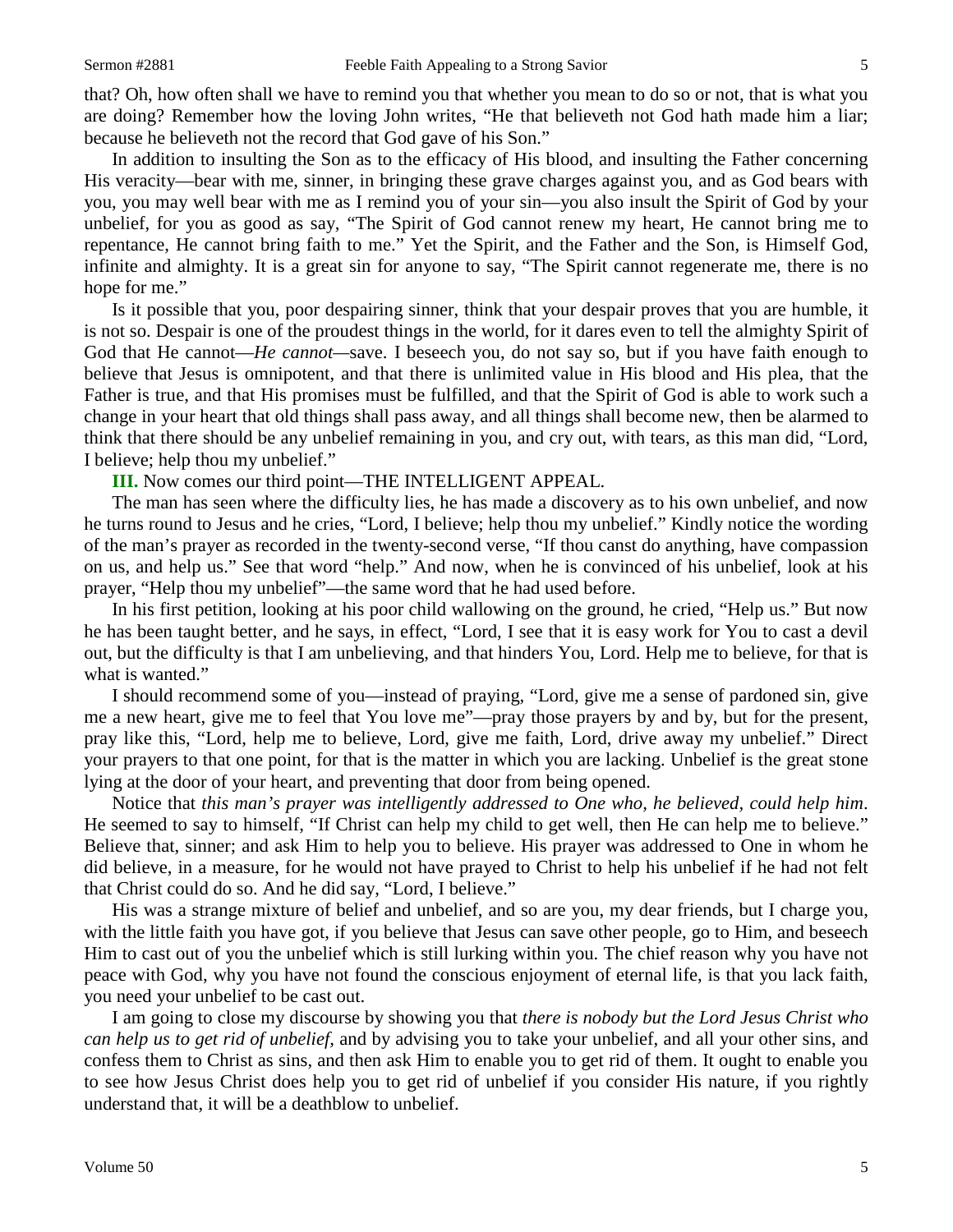Who and what is Jesus. You believe—I know you do—that He is "very God of very God"—that Jesus of Nazareth is "over all God, blessed for ever." If you will only think of that great fact, it will help you to believe in Him. Cannot you trust your soul in the hands of God? Is He not able to deliver you? Is He not able to pardon you? "The Son of man hath power on earth to forgive sins" because He is God.

If I had an angel sent to be my Savior, I dare not trust him. When any man says that he can forgive my sins, I will not trust him, for I know that he is a liar and a thief, trying to rob God of His prerogative. When Jesus Christ, the Son of God, says that He can save me, I cannot find any reason why I should not believe Him, and I do not believe you can suggest any such reason. Unbelief is a most unreasonable thing, but faith is most reasonable and right. As Christ is divine, my natural inference is, "Then I will trust Him."

Moreover, our Lord Jesus Christ is man as well as God, and such a man as the world has never seen before or since. You have read the story of His life, did you ever read of any other man so gentle, so tender, so true, so kind, so full of affection, so willing to live and die for others? What, not trust Him? Oh, it seems to me as if I could not help trusting Him. Certainly, ever since I have known my blessed Lord and Savior, I have felt that I could say to Him, as David did, "They that know thy name will put their trust in thee." Son of God, and Son of man, Your very nature helps to banish our unbelief, and as soon as we rightly understand it, we feel that unbelief is an unnatural, illogical, and wicked thing.

Think also, for a minute or two, of His great offices. Our Lord Jesus Christ has a thousand offices, but there is one upon which I especially love to dwell. He is a Savior, He "came into the world to save sinners." Many people imagine that they cannot be saved because they are sinners, but that is the very reason why they can be saved.

You remember how Martin Luther puts it. He says, "The devil came to me, and he said, 'Martin Luther, you are a big sinner, you are so great a sinner that you cannot be saved.'" Luther replied, "I will tell you what I will do, Satan; I will cut off your head with your own sword, for if I am a sinner—and I know that it is so—Jesus Christ came into the world to save sinners, so I believe He came to save me, and I have trusted my soul to Him for time and eternity."

A doctor does not come to heal those that are healthy, he naturally looks after the sick, and a Savior does not come to save those who need no saving, but He comes to save sinners, so that your sinnership, instead of being a disqualification, is, to speak broadly, a qualification. Just as filth is a qualification for being washed—just as poverty is a qualification for receiving alms—just as sickness is a qualification for medicine, so your very sin and vileness are qualifications for Christ's work of grace in you. I am using expressions that some will think strange, yet I am speaking, nevertheless, what is absolute truth. Does it not help to remove your unbelief to hear that Jesus is "mighty to save"?

Think next, of the anguish which Christ endured when He offered up Himself as the great atoning sacrifice for His people's sin. I have never been able for a single instant, to believe in any limit to the value of the atonement offered by Christ on Calvary. It does seem to me to verge upon blasphemy to suppose that if God Himself becomes incarnate, and suffers, and bleeds, and dies, there can be anything less than infinite value in the atonement that He offers.

So then, sinner, as it is infinite, it can cover your case, as it is without bounds, there cannot be a bound set to it so far as you are concerned. Look at Christ on the cross, and you will not dare to say, "He cannot save me." Know what He is and who He is, see how He suffers, how the Father smites Him, and yet how the Father loves Him all the while, and you must say, "Christ's blood must have sufficient power in it to take away all the guilt of all who trust Him." It is so, believe it, and that will help to drive away your unbelief.

Remember too, dear friends, that when Christ died upon the cross, He was not working out a trifling scheme of salvation. It was a sublime enterprise that took Him from His throne in heaven, and brought Him down to the manger in Bethlehem. It was a God-like undertaking which made Him lay aside the scepter, and bear to have great nails thrust through His hands. It was a great scheme, and therefore it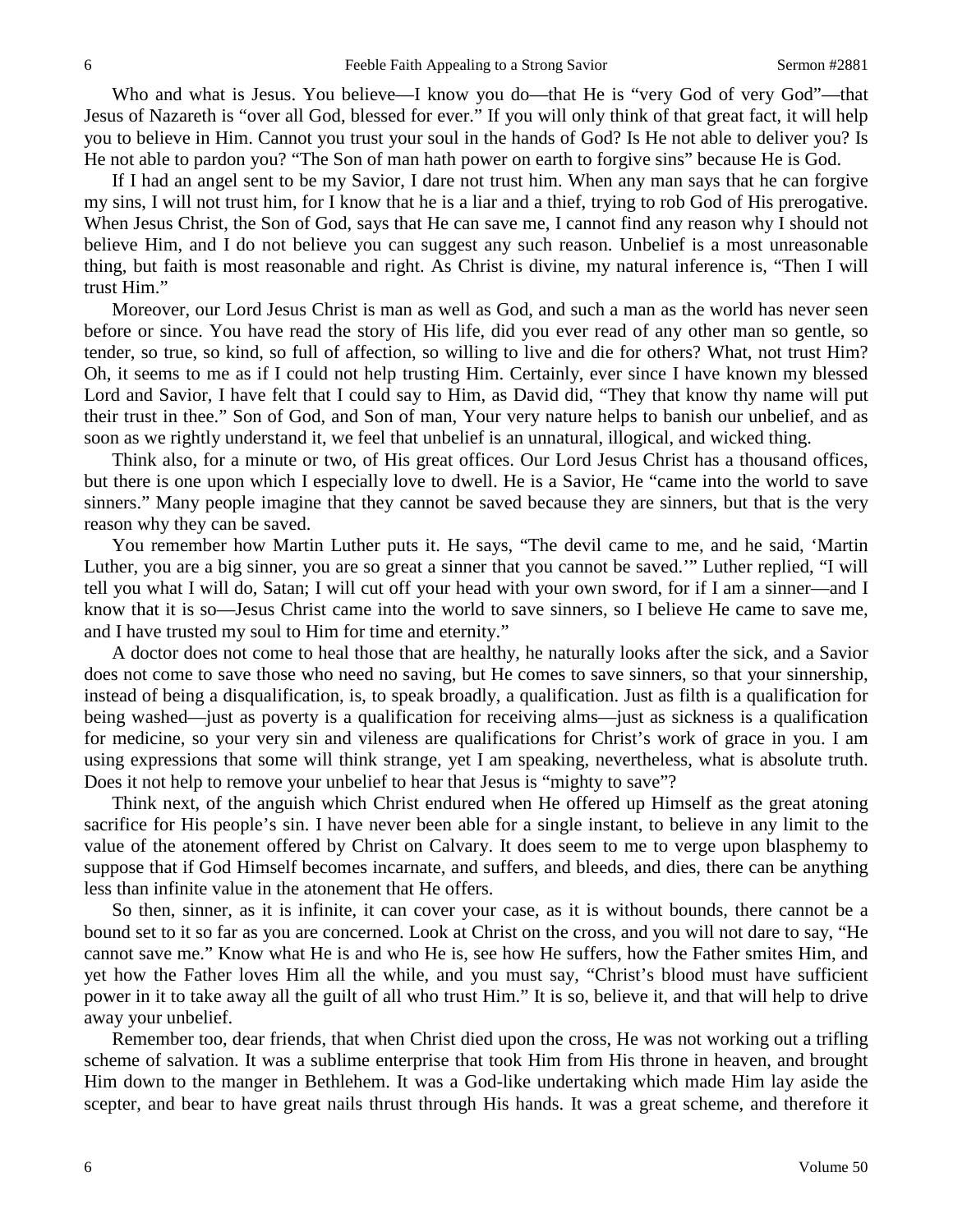included great sin, great pardon, and great salvation, so if you are a great sinner, you match the general scale of the whole scheme, which is of such huge proportions that it can encompass even you.

Christ's design in dying, too, ought to help to kill your unbelief. Why did He die? Was it not that the free grace of God might have full swing and abundant scope, and will it not have full swing if you are saved, and is there not great scope for pardoning mercy in you? Remember, dear friends, our Lord Jesus Christ never thought it was worth His while to come from heaven to give glory to a man, He came from heaven to bring glory to God, by vindicating His justice, and manifesting His mercy.

Now, if such a sinner as you are—you who think yourself too bad to be saved—if you get saved, what a display of divine grace there will be in your case! A man said to me some time ago, "If ever I get to heaven, sir, I believe they will carry me about the streets, and exhibit me as a marvel of God's mercy." "Well then," I replied, "they will have to carry me around as well." I suspect that every saved soul in heaven is a great wonder, and that heaven is a vast museum of wonders of grace and mercy, a palace of miracles, in which everything will surprise everyone who gets there.

It has been well said that there will be three surprises in heaven—first, we shall not find some we thought we would meet there, then, we shall find some we never thought would be there, but the greatest surprise of all will be to find ourselves there! I think it will be so—not that we shall be astonished at the fact when we remember God's promise, and what He has done for us, but we shall be amazed when we recollect what we used to be, and what the grace of God had to do for us to make us fit to be there.

Well, if you are one of those who will be carried all around heaven as a marvel of mercy, I believe you are the very person who is likely to get there, because God wants the angels and all the redeemed to see the wonders of His grace displayed to us-ward who believe.

I close with this one thought. If, poor soul, it is your want of faith that stands in the way of the blessing coming to you, and if that want of faith is infamous on your part, since you give God the lie, I charge you to repent of it, and to believe God, here and now. If you still say, "I know not how to believe, and I cannot trust," I dare not try to excuse you for saying so. Unbelief is the greatest of all crimes, I know of none to match it.

But if you really want help in fighting against your unbelief, cannot you go to Christ for it? Even while you are thinking about Him, you will believe in Him. If you want to trust His blood, think of His blood. If you want to trust Him as a living, loving Savior, think of Him as a living, loving Savior. "Faith cometh by hearing." When you are hearing about it, thinking about it, reading about it, the Holy Ghost will breed faith in your soul. Oh, do get faith, whatever else you do not get!

May God enable you to exercise saving faith in Jesus Christ before you rise from your seat, lest, in this very building, you should stumble into death and into hell! Do I need to ask you, sirs, a thousand times, to believe the truth? Must I, over and over again, say to you, as Jesus said to the Jews, "Because I tell you the truth, ye believe not me"? If Christ is not worthy of being believed, then He is a liar. If Christ cannot be trusted, then He is wrongly named. Oh, do not drive us to the inference that you think thus of Him! Commit your soul into His hands this very moment, and have done with it, once and for all, for His dear name's sake. Amen!

# **EXPOSITION BY C. H. SPURGEON**

### *MARK 9:2-29*

**Verses 2-6.** *And after six days Jesus taketh with him Peter, and James, and John, and leadeth them up into an high mountain apart by themselves: and he was transfigured before them. And his raiment became shining, exceeding white as snow; so as no fuller on earth can white them. And there appeared unto them Elias with Moses: and they were talking with Jesus. And Peter answered and said to Jesus, Master, it is good for us to be here: and let us make three tabernacles; one for thee, and one for Moses, and one for Elias. For he wist not what to say; for they were sore afraid.*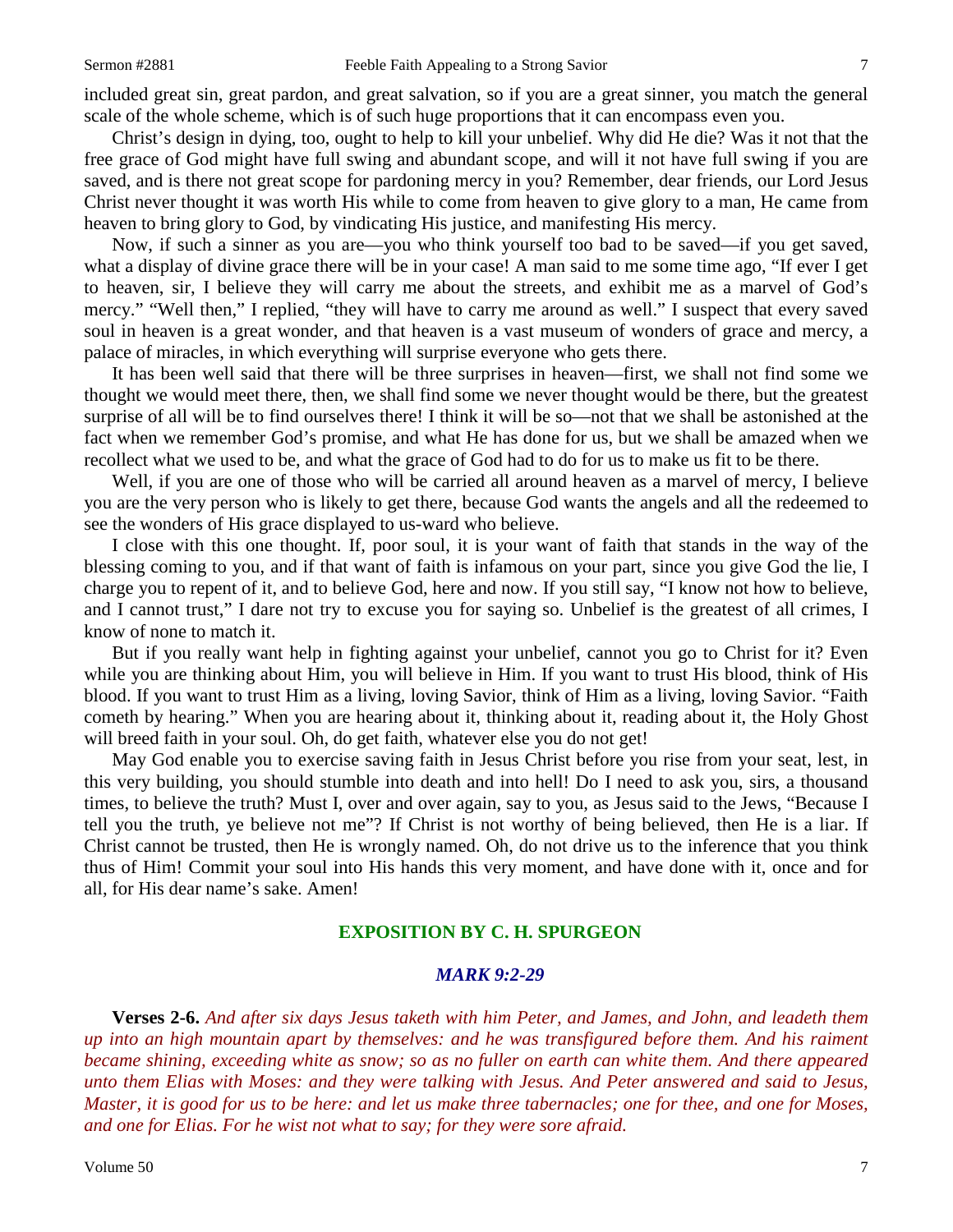Brethren, like these disciples of our Lord, we are not yet fit to be favored with a sight of His glory. As we now are, we could not bear it. As our poet says—

#### *"At the too-transporting light, Darkness rushes o'er my sight."*

These three apostles of Christ were too bewildered to know what to say, they were quite lost, and I suppose that, if we could go to heaven as we are, our bewilderment would even exceed our bliss. But we may rest assured that God will prepare us for that which He has prepared for us.

**7-8.** *And there was a cloud that overshadowed them: and a voice came out of the cloud, saying, This is my beloved Son: hear him. And suddenly, when they had looked round about, they saw no man any more, save Jesus only with themselves.*

And although this was not so ravishing or so astonishing a sight, yet it was more encouraging to them—something which they could more easily bear with joy and peace, "they saw no man any more, save Jesus only with themselves." May God grant to us, as long as we are here below, that, if no Moses or Elias shall ever come to visit us, at any rate Jesus may never be absent from us! May our fellowship with Him be unbroken!

**9-10.** *And as they came down from the mountain, he charged them that they should tell no man what things they had seen, till the Son of man were risen from the dead. And they kept that saying with themselves, questioning one with another what the rising from the dead should mean*.

These were Peter, and James, and John, the three most privileged disciples of Christ—probably, the best scholars in that class which had the Lord Jesus Christ Himself for its Teacher, yet His plain language was without meaning to them, "questioning one with another what the rising from the dead should mean." I wonder whether, when our Lord comes the second time, we shall discover that the prophecies concerning His advent were wonderfully clear, but that we could not understand them till He came. Plain as His teaching concerning His resurrection was, His disciples could not understand it till that great event had really occurred.

**11-13.** *And they asked him, saying, Why say the scribes that Elias must first come? And he answered and told them, Elias verily cometh first, and restoreth all things; and how it is written of the Son of man, that he must suffer many things, and be set at nought. But I say unto you, that Elias is indeed come, and they have done unto him whatsoever they listed, as it is written of him.*

John the Baptist had come, in the spirit and power of Elijah, and had reconstituted matters, and prepared the people for the advent of the Savior, whose herald he was.

**14-15.** *And when he came to his disciples, he saw a great multitude about them, and the scribes questioning with them. And straightway all the people, when they beheld him, were greatly amazed, and running to him saluted him.*

Some relics of the glory on the mountain still remained upon His face, and the people were astounded, so, though deeply interested in the battle which was proceeding between the scribes and the disciples, they left them, and turned to look upon that mysterious radiance which hovered about His brow.

#### **16.** *And he asked the scribes, What question ye with them?*

The circumstances of the disciples resembled a battlefield on which the enemy was winning the day, and the loyal troops were about to die defeated, when suddenly, the great Commander Himself appears for their relief. His presence is worth more than a thousand battalions of men, and He charges at once upon the adversary, and puts them to rout, "He asked the scribes, What question ye with them?"

#### **17.** *And one of the multitude answered—*

One who had a peculiar reason for answering—just as, I trust there will be one in this multitude before me who will have a peculiar reason for listening to my message, and a peculiar reason for remembering it after it is delivered, "One of the multitude answered"—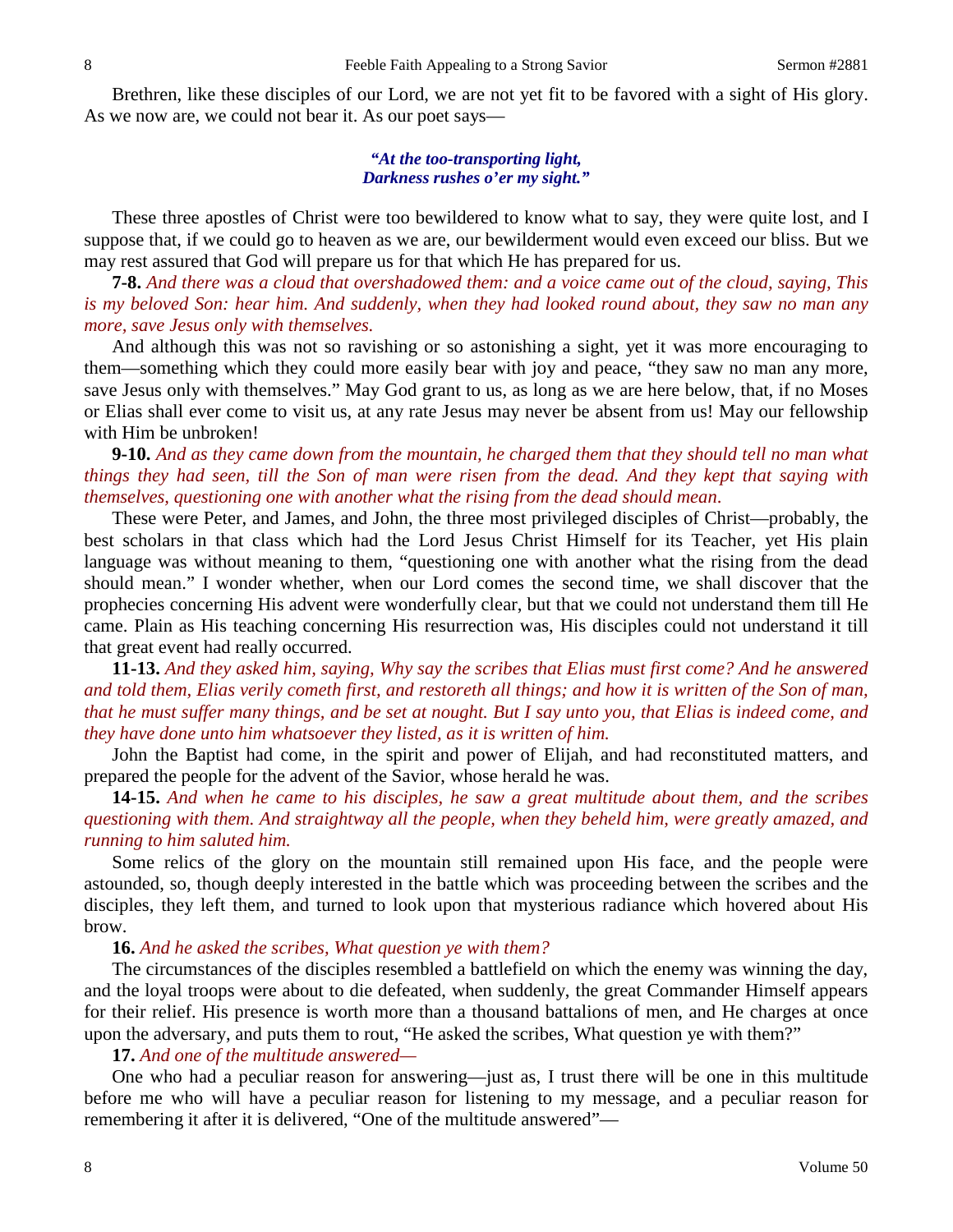**17-19.** *And said, Master, I have brought unto thee my son, which hath a dumb spirit; and wheresoever he taketh him, he teareth him: and he foameth, and gnasheth with his teeth, and pineth away: and I spake to thy disciples that they should cast him out; and they could not. He answereth him, and saith, O faithless generation, how long shall I be with you? how long shall I suffer you? bring him unto me.*

I suppose our Lord's rebuke was meant especially for His disciples. It was something like the speech of a schoolmaster, who, having taught his pupils the same lesson a great many times, and labored hard with them, from year to year, yet finds them failing in the very elements of knowledge. Christ does not speak as if He was tired of His life, and wished to get away from His disciples, but this is His way of saying how disappointed He is that these learners have learned so little.

"How long shall I suffer you? bring him unto me." Those words struck my heart very forcibly as I read them, "How long shall I suffer you?" Does not the Lord Jesus Christ have to put up with a great deal from every one of us? I applied His words to myself, and I thought I heard Him saying to me, "How long shall I be with you? how long shall I suffer you?"

Often, He must derive more pain than pleasure from communion with many of His people. How grieved He must often be to see their slowness to learn, their readiness to forget, and the difficulty with which they can be brought to live the lessons which He so carefully imparts to them! Then note what His action is concerning the poor child, "Bring him unto me."

## **20.** *And they brought him unto him: and when he saw him, straightway the spirit tare him;*

As soon as ever Christ looked at him, "the spirit tare him." One look from Christ awakes the devil. Sometimes, sinners are worse for a time when Christ looks upon them. The devil always has great wrath, when he knows that his time is short, and he rages and tears most violently when he is about to be ejected. The Jews have a proverb, "When the tale of bricks is doubled, Moses appears," and we may make it into a Scriptural proverb, "When the devil's torment of the heart is doubled, then Jesus appears to cast him out."

**20.** *And he fell on the ground, and wallowed foaming*.

And Jesus, instead of curing him at once, gave his first attention to the other patient before him, namely, the father of the child. He was suffering from an equally bad disease, though the symptoms were different, and Jesus meant to cure him as well as his boy.

**21-22.** *And he asked his father, How long is it ago since this came unto him? And he said, Of child. And ofttimes it has cast him into the fire, and into the waters, to destroy him: but if thou canst do any thing, have compassion on us, and help us.*

He put himself on a level with his child, and that is the best way to pray for your children, "Have compassion on *us,* and help *us."* It will be compassion on you, as well as upon your son, if the Lord saves him.

# **23.** *Jesus said unto him,—*

Catching at his words, "If thou canst do any thing,"—

**23-29.** *If thou canst believe, all things are possible to him that believeth. And straightway the father of the child cried out, and said with tears, Lord, I believe; help thou mine unbelief. When Jesus saw that the people came running together, he rebuked the foul spirit, saying unto him, Thou dumb and deaf spirit, I charge thee, come out of him, and enter no more into him. And the spirit cried, and rent him sore, and came out of him: and he was as one dead; insomuch that many said, He is dead. But Jesus took him by the hand, and lifted him up; and he arose. And when he was come into the house, his disciples asked him privately, Why could not we cast him out? And he said unto them, This kind can come forth by nothing, but by prayer and fasting.*

There are some things, which we are not fit to do until we have drawn very near to God, and have been deeply humbled, and with sincere repentance, and the gracious operation of the Holy Spirit, have been cleansed so as to receive so great a boon. Faith alone will not accomplish everything. Faith must be accompanied by prayer, and prayer must be, at least sometimes, in special cases, attended with fasting.